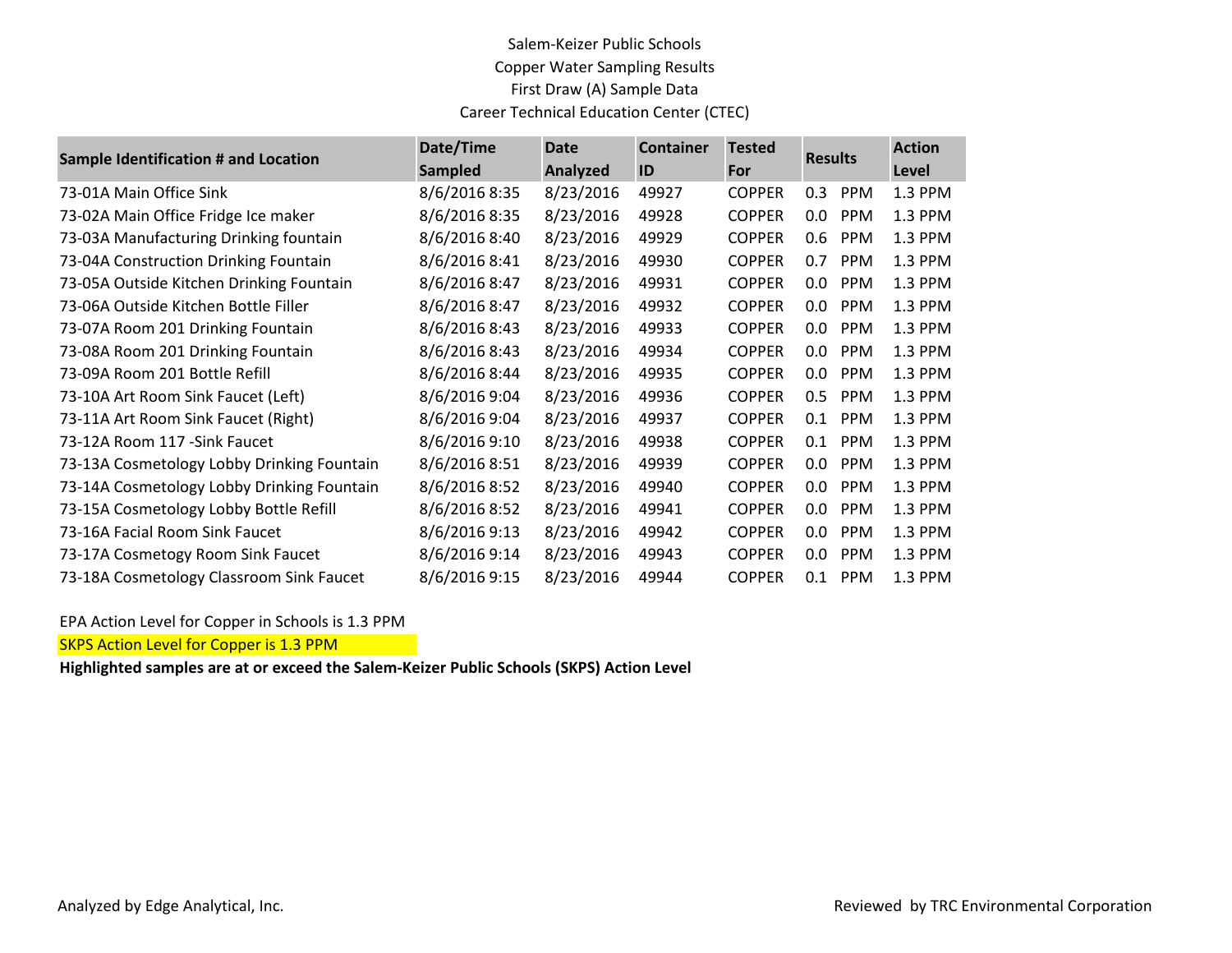## Salem-Keizer Public Schools Copper Water Sampling Results First Draw (A) Sample Data Career Technical Education Center (CTEC)

| <b>Sample Identification # and Location</b>                   | Date/Time<br><b>Sampled</b> | <b>Date</b><br><b>Analyzed</b> | <b>Container</b><br>ID | <b>Tested</b><br>For | <b>Results</b> |     | <b>Action</b><br>Level |
|---------------------------------------------------------------|-----------------------------|--------------------------------|------------------------|----------------------|----------------|-----|------------------------|
| 073-19A Commons Goose-Neck Sink Faucet                        | 8/14/2018 8:55              | 8/17/2018                      | 61436                  | <b>COPPER</b>        | 0.6            | 1.3 | <b>PPM</b>             |
| 073-20A Law/Court Rm Sink Faucet                              | 8/14/2018 9:03              | 8/17/2018                      | 61437                  | <b>COPPER</b>        | 0.1            | 1.3 | <b>PPM</b>             |
| 073-21A Law/Safety Rm Left Sink Faucet                        | 8/14/2018 9:05              | 8/17/2018                      | 61438                  | <b>COPPER</b>        | 0.3            | 1.3 | <b>PPM</b>             |
| 073-22A Law/Safety Rm Right Sink Faucet                       | 8/14/2018 9:06              | 8/17/2018                      | 61439                  | <b>COPPER</b>        | 0.1            | 1.3 | <b>PPM</b>             |
| 073-23A Law/Scenario Rm Left Drinking Fountain                | 8/14/2018 9:10              | 8/17/2018                      | 61440                  | <b>COPPER</b>        | < 0.1          | 1.3 | <b>PPM</b>             |
| 073-24A Law/Scenario Rm Drinking Fountain w/25 8/14/2018 9:11 |                             | 8/17/2018                      | 61441                  | <b>COPPER</b>        | 0.1            | 1.3 | <b>PPM</b>             |
| 073-25A Law/Scenario Rm Bottle Fill w/24                      | 8/14/2018 9:09              | 8/17/2018                      | 61442                  | <b>COPPER</b>        | 0.1            | 1.3 | <b>PPM</b>             |
| 073-26A Law/Scenario Rm Left Sink Faucet                      | 8/14/2018 9:13              | 8/17/2018                      | 61443                  | <b>COPPER</b>        | < 0.1          | 1.3 | <b>PPM</b>             |
| 073-27A Law/Scenario Rm Right Sink Faucet                     | 8/14/2018 9:15              | 8/17/2018                      | 61444                  | <b>COPPER</b>        | 0.1            | 1.3 | <b>PPM</b>             |
| 073-28A Staff Lounge Sink Faucet                              | 8/14/2018 8:57              | 8/17/2018                      | 61445                  | <b>COPPER</b>        | 0.1            | 1.3 | <b>PPM</b>             |
| 073-29A Science Rm Sink Faucet                                | 8/14/2018 9:00              | 8/17/2018                      | 61446                  | <b>COPPER</b>        | < 0.1          | 1.3 | <b>PPM</b>             |

EPA Action Level for Copper in Schools is 1.3 PPM

**SKPS Action Level for Copper is 1.3 PPM** 

**Highlighted samples are at or exceed the Salem-Keizer Public Schools (SKPS) Action Level**